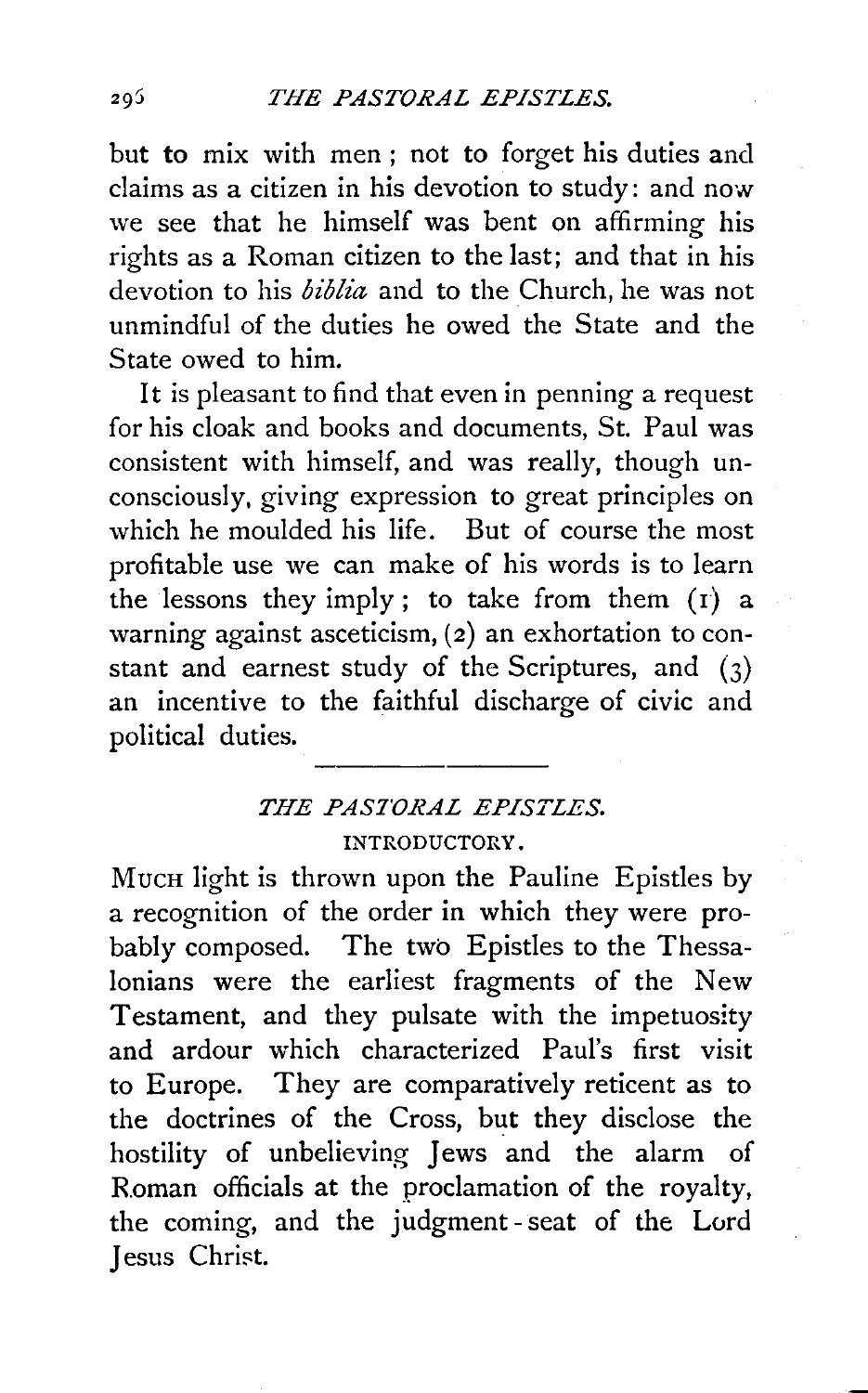" The four great Epistles," to the Romans, Galatians, and Corinthians, shew that new circumstances and perils, and that an assault made by reactionary Judaizers upon the Apostle's own commission, had called for elaborate self-defence. Critical discussions of the social polity of the Church, of the new relation of Christian to Heathen society, of the significance of the Law, the consequences of sin and the power of faith under all dispensations, together with other doctrinal and practical problems of great complexity, had made a different demand upon the Apostle's intellect. They evoked bursts of indignation, elicited streams of inspired eloquence, in vindication and exposition of the truth of Christ as he understood it. With certain characteristic differences arising out of the special circumstances of each case, these wonderful Letters reveal certain common featuresone prevailing sentiment. As a consequence, they become more comprehensible when read together and treated as the significant memorial of one epoch of the Apostle's life. At length his active ministry was arrested by Jewish intolerance : he was a prisoner; he had much time for reflection, and saw other aspects and fresh workings of the pungent leaven of the kingdom of God. He learned that the Christian Churches in Macedonia and Asia Minor were suffering from contact with Oriental speculation as well as with Hebrew exclusiveness. He therefore dropped the pen of the logician and the casuist, and took up that of the poet and the philosopher. His personal condition and history, his insight into the deepest mysteries, his lofty courtesy, his sublime self-abnegation, his practical VOL. I.  $20$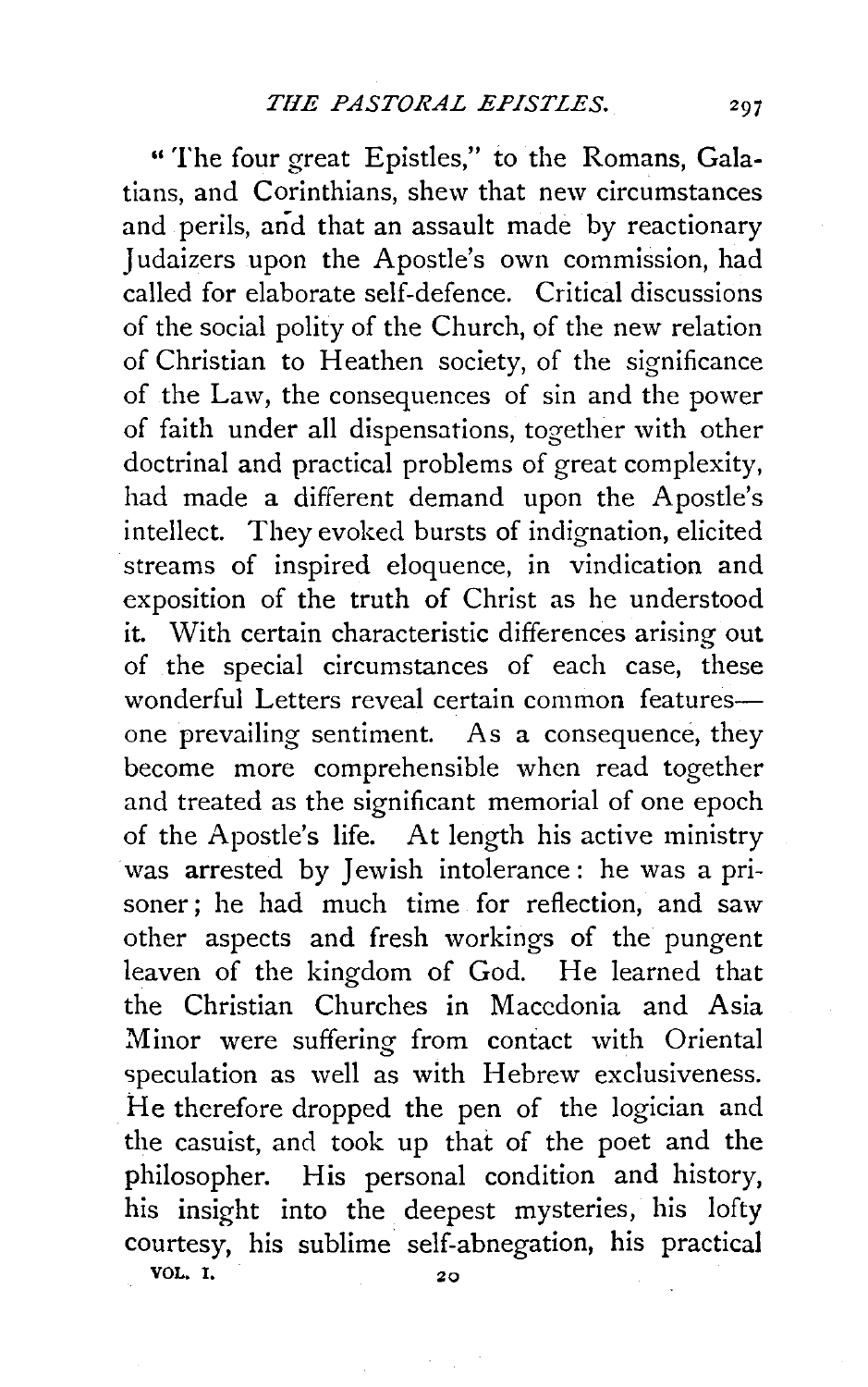wisdom, all left their impress upon his Letters, from the prison, to the Ephesians, Colossians, Philippians, and Philemon. This group is charged with idiosyncrasies of thought and expression, which separate them from the great theological and argumentative Epistles, as well as from the prophetic simplicities of the Apostle's first words to the Thessalonians.

The so-called PASTORAL EPISTLES, whensoever they were written, are also marked by corresponding peculiarities of their own, which distinguish them from each of the other groups. This is not remarkable ; it might have been reasonably anticipated. They were not addressed to Churches, but to individuals,-to two younger men, friends and companions of Paul's travels, who were in perfect sympathy with him,--to men who had submitted themselves to his personal influence and were familiar with his methods of thought. To them there was no need to expound the philosophy, whether of law, or of sin, or of redemption. It was unnecessary for him, in these Epistles, to vindicate his apostolic office or to recount either his afflictions or his services. Timothy and Titus had suffered with him. They had difficult duties to discharge, and needed both advice and stimulus. The principles and details of Church discipline, the motives and law of Christian service, were the themes on which he dilated.

It is in harmony with these obvious peculiarities of the Epistles that they should abound in phrases suitable to confidential intercourse, and that they should refer to matters which were not included in other and earlier correspondence.

It is not easy to determine the DATE of the pas-· toral Epistles. Those critics who do not question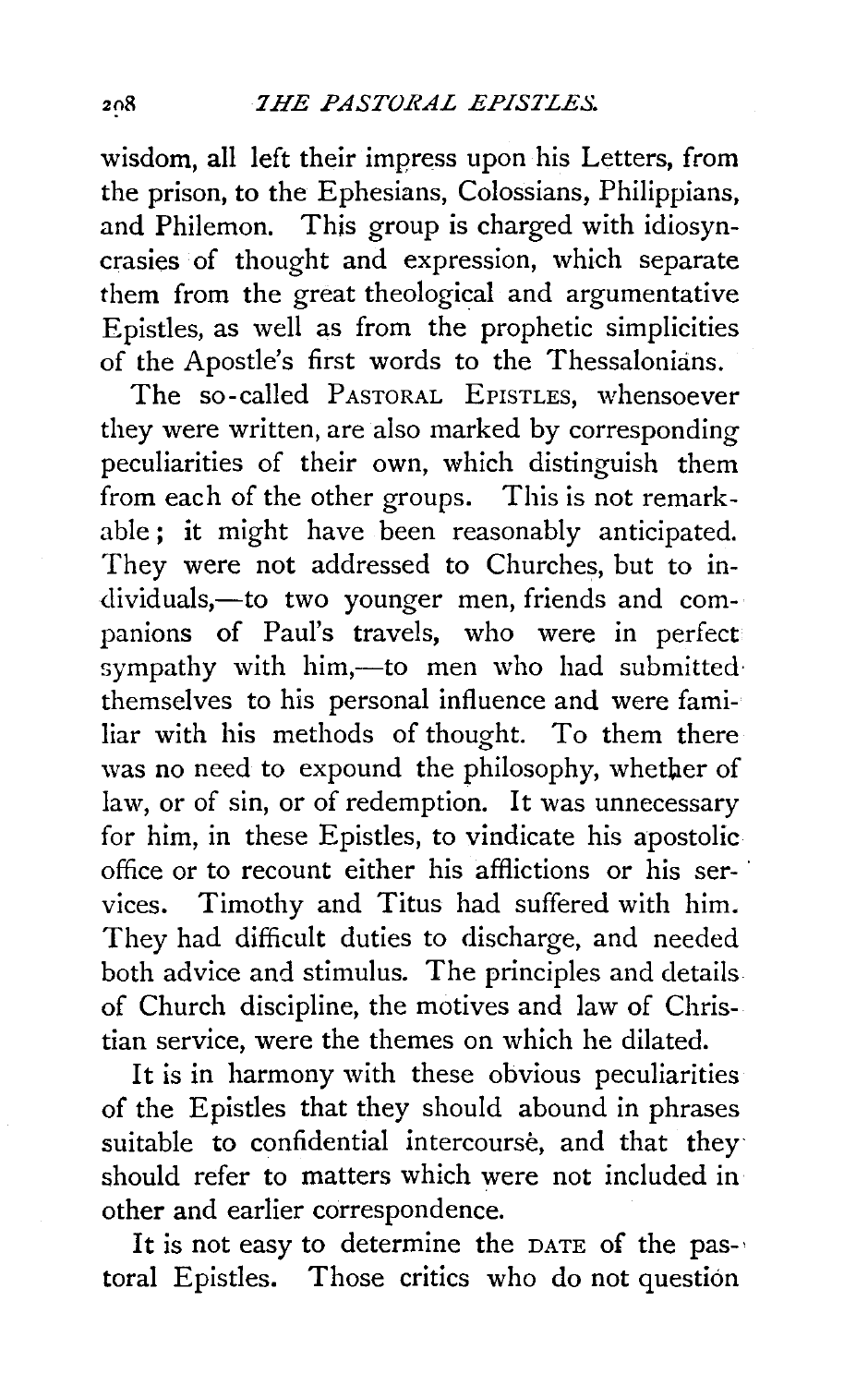their Pauline authorship, admit the confusion and perplexity involved in any attempt to harmonize certain references in them with the biographical and chronological notices of the Acts of the Apostles. Thus the first Chapter of the first Epistle to Timothy (ver. 3) contains these words: " Even as  $I.b$ esought thee to tarry on at Ephesus, when I was on my way to Macedonia, . . . . *so I do now;*" and in Chap. iii. 14, the writer expresses a hope of shortly seeing Timothy in Ephesus. It has been conjectured that, by altering the text and straining the grammar, this exhortation might be shewn to refer to a projected but abandoned visit of *Timothy* to Macedonia; but this conjecture will not bear examination, as the opportunities for such a conjunction of circumstances cannot be found. It is true that Paut left Ephesus and went into Macedonia after the uproar in that city had ceased; but this cannot be the occasion referred to, because we learn (Acts xix. 22)• that Timothy had been already sent away to Macedonia; and on turning to  $I$  Cor. iv. 17, we find that he had gone thence to Corinth; while from 2 Cor. i. 1 we learn that he must have returned from Corinth to Macedonia, and from Acts xx. 4, that he must have remained in Paul's company for several months. On the supposition of the Apostle's having at this time given Timothy a solemn commission to tarry at Ephesus, the young Evangelist must have nevertheless disregarded the injunction, and, moreover, have become alive to the fact that so far from Paul's hoping shortly to visit Ephesus, the Apostle was under the presentiment that he would see his Ephesian friends no more (Acts xx. 4, 38).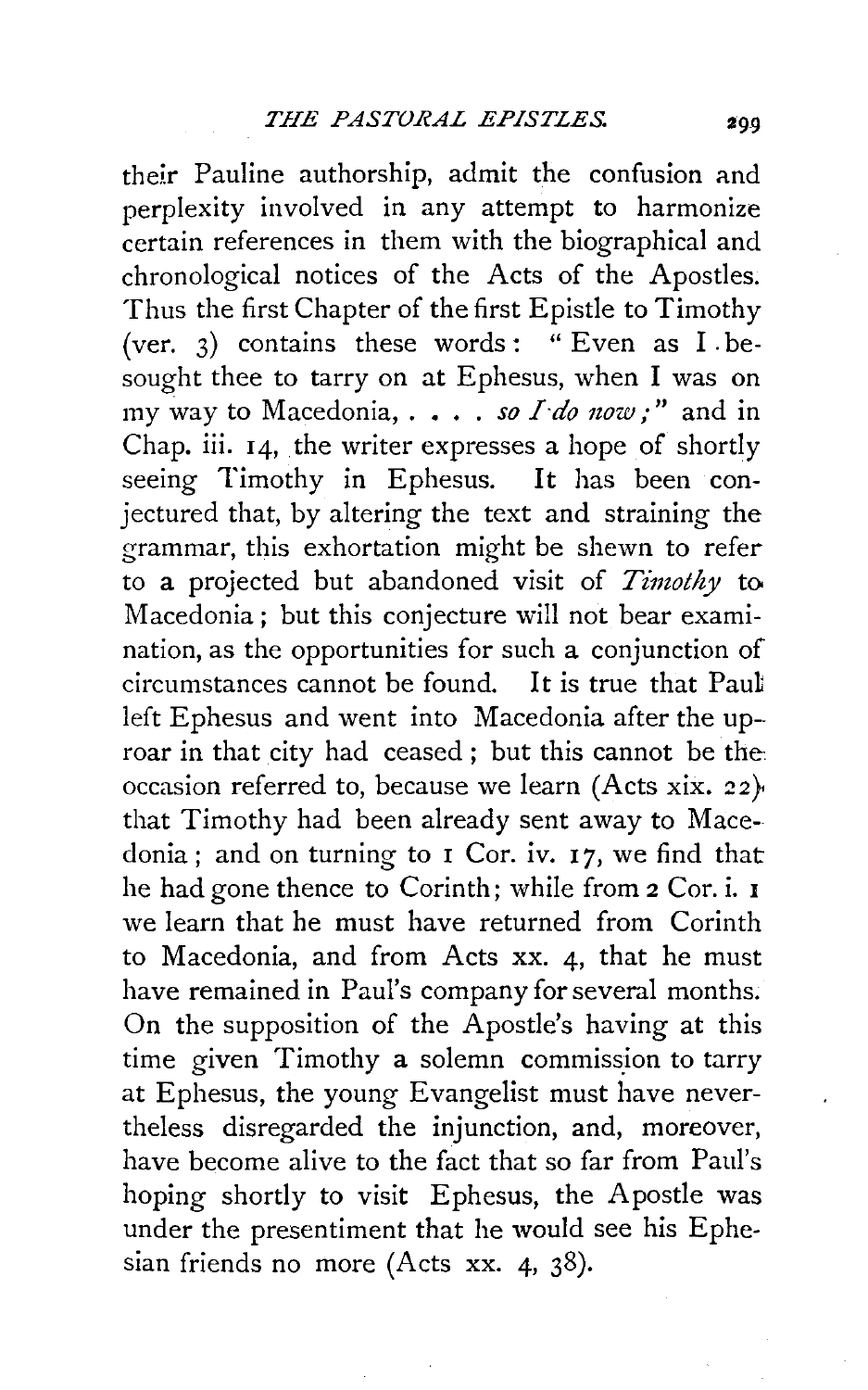·Another hypothesis, defended by Wieseler and at one time by Dr. Davidson, is that during the three years of his nominal residence at Ephesus Paul paid a visit to Macedonia, to Corinth, and to Crete. But this hypothesis is discredited by the consideration that since Timothy was sent into Macedonia, some time before Paul finally left Ephesus, this journey must have occurred before the burning of the books of the Magicians ; and the Letter reveals a state of things extremely dissimilar to that described in the history.

Ephesus was mightily stirred by the early ap pearance of Paul. After the Church was founded, *it* had been left for a while under the wise counsel and influence of Aquila and Priscilla. In this interval, when Paul was revisiting the Churches in Galatia, Apollos came to Ephesus. The message of the Baptist had reached him amid the ascetic and philosophizing schools of Alexandria, and, knowing little of the work of the Christ or the power of the Holy Ghost, he had been preaching in the synagogues of Ephesus the baptism of repentance and hope. Convinced by Aquila and his wife of the deeper truths of the Gospel, he had at once begun a missionary work of his own in Corinth. While Apollos was in Corinth, Paul returned to Ephesus, and it is incredible that the Church there should have been at that time in the state both of discipline and of danger to which frequent reference is made in these Epistles. Dr. Davidson once argued that the Judaizing theosophy of the false teachers was at this time rampant in the synagogue, that it was outside of the Church, but yet capable of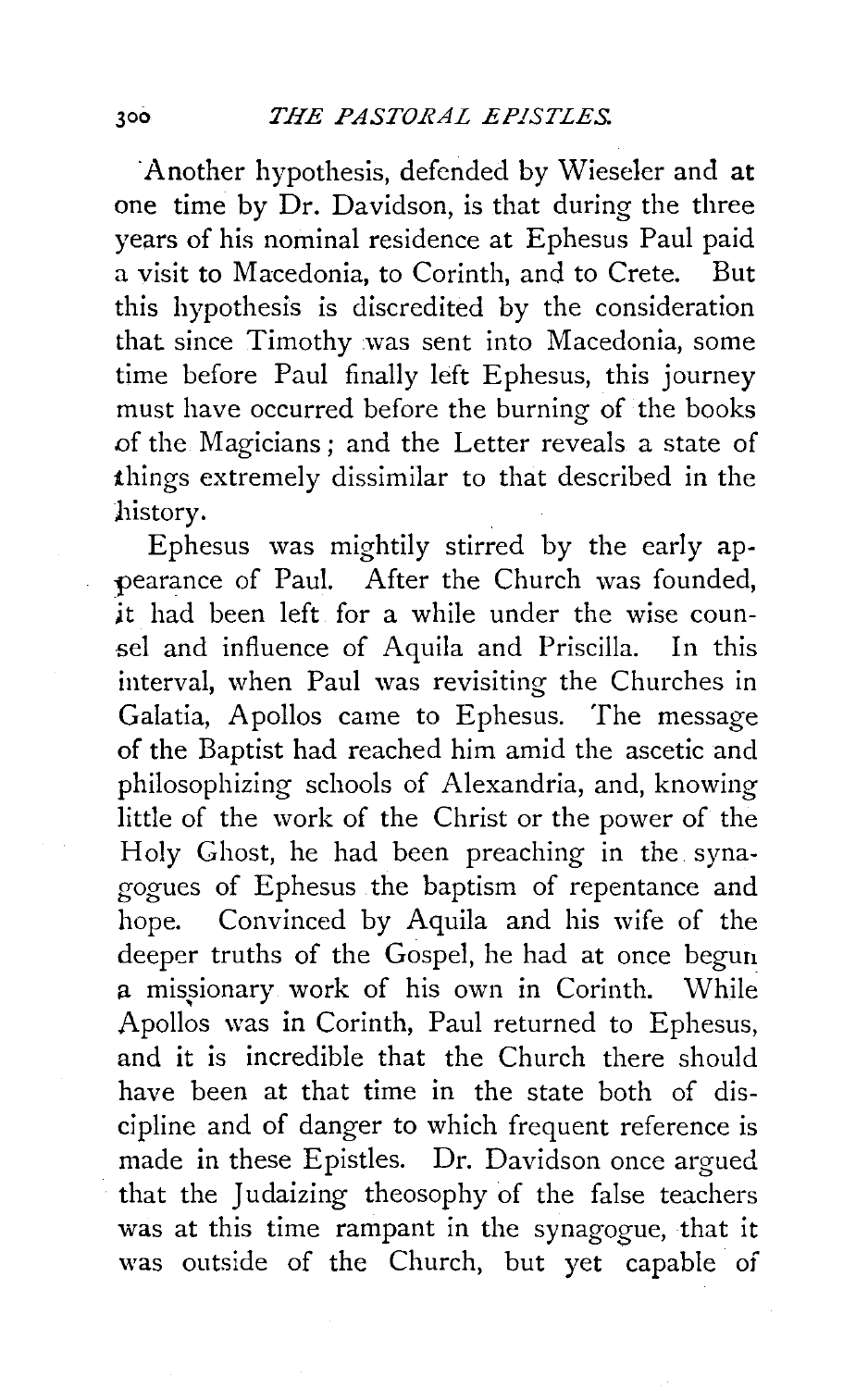harassing it from without. He also regarded the condemnation of the heretical teachers mentioned in the Pastoral Epistles as Paul's detailed description of those "grievous wolves" who were shortly afterwards predicted by him as about to "enter in" to the Church, as well as a prolonged warning against those who would arise among themselves to "speak perverse things." Dr. Davidson has seen subsequently that the hypothesis is not satisfactory, and that the condition of things referred to in the Epistles betokens a later development of heretical and anti-Christian teaching.

The visit of Titus to Crete (Titus i. 5), and Paul's summons to Titus to meet him at Nicopolis (iii. 12), are equally difficult to reconcile with the notices that we obtain from other Epistles ·and from Luke's narrative. This summons could not have taken place (as Hug and Hemsen argued, during the period mentioned in Acts xviii. 19, because, among other reasons, Apollos is spoken of in the Epistle to Titus (iii. 13) as a Christian teacher; while we learn from 'the Acts' that Apollos had not at that period accepted the full teaching of Christianity. Moreover, Paul did not spend the winter at Nicopolis, but at Antioch.

Extreme complexity of arrangement and of movements is involved in the elaborate hypothesis of \Vieseler, to the effect that Paul's visit to Crete, the commission of Titus there, and the journey thence to a Nicopolis in Achaia, all took place during a supposed absence of the Apostle from Ephesus, and was connected with an unrecorded hypothetical visit of Paul to Corinth.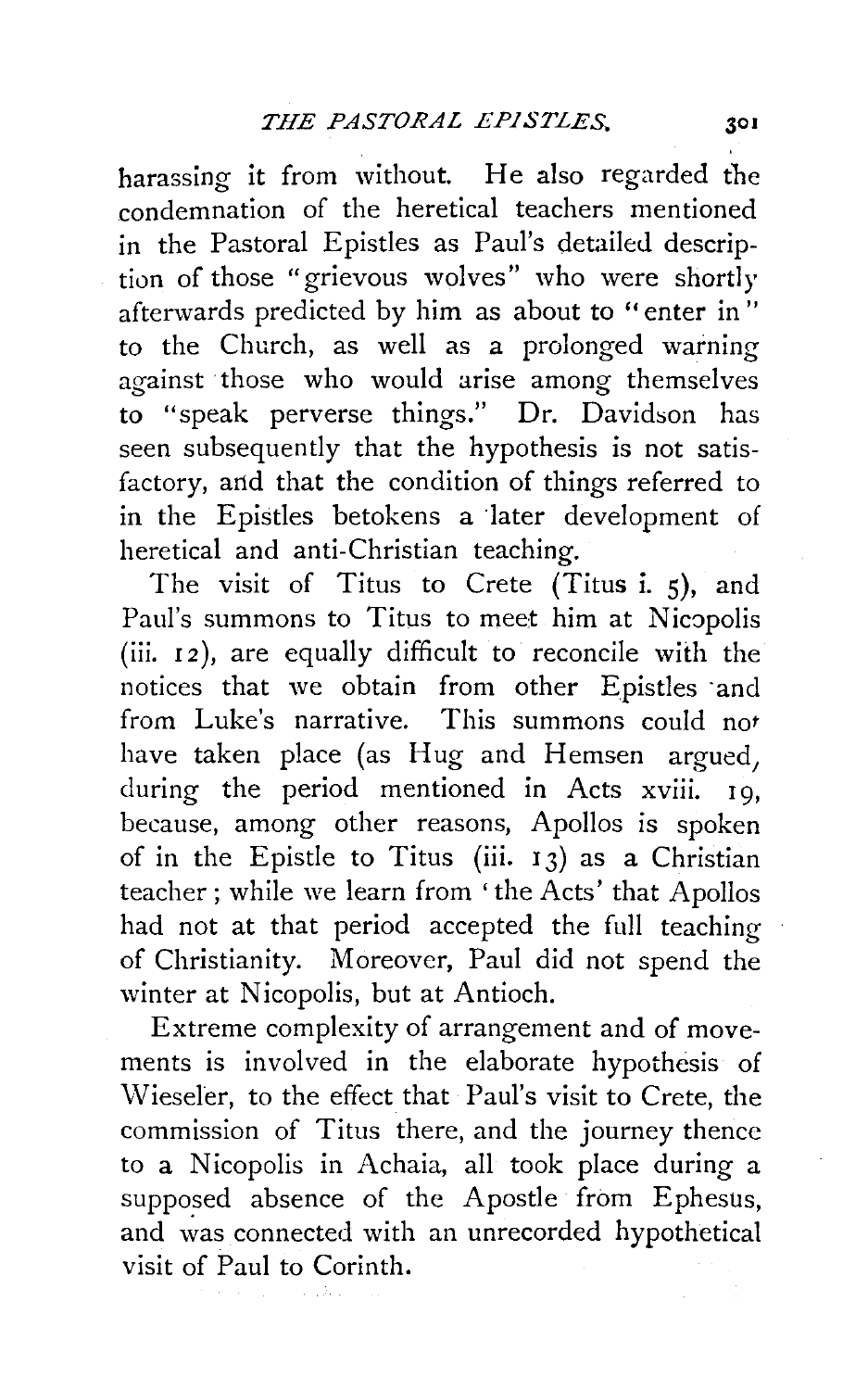The data furnished by the *Second Epistle to Timo*thy are equally difficult to harmonize with the narrative of Luke, or with the other references to Paul's imprisonment. From' Chapter i. 8, 12, 16, 17, we find that Paul, when composing it, was a chained captive, a great sufferer, and in such obscurity that it was with great difficulty that Onesiphorus found him. He was in want of books and parchments, and in such poverty that he needed the one cloak that he possessed and had left at Troas. All that were in Asia had" turned away" from him. The surroundings of the Apostle were very different when, in writing his noble Epistle to the Philippians, he could boast of friends in Christ in the Prætorium, and of the kindness that he was receiving from members of Cæsar's household. At that time, and when he wrote the letter to Philemon, he was confident of deliverance from his bonds, and hoped to discharge the debt of Onesimus. In this Epistle he is anticipating, amid poverty and desertion, a speedy martyrdom. Trophimus he had left at Miletum sick; but when ? If this event, as some suppose, took place on his journey to Rome, Timothy, who after that date had been with him in Rome (Phil. i. 1 ; Col. i.  $I$ ), would scarcely have needed the information.

It is very remarkable that, on the hypothesis of the early date of the *first* Epistle to Timothy, and ' of the Epistle to Titus, coupled with the identity of the imprisonment mentioned in the Epistles from Rome, and that which is referred to in the *second*  Epistle to Timothy, we should then have these three homogeneous Letters written at considerable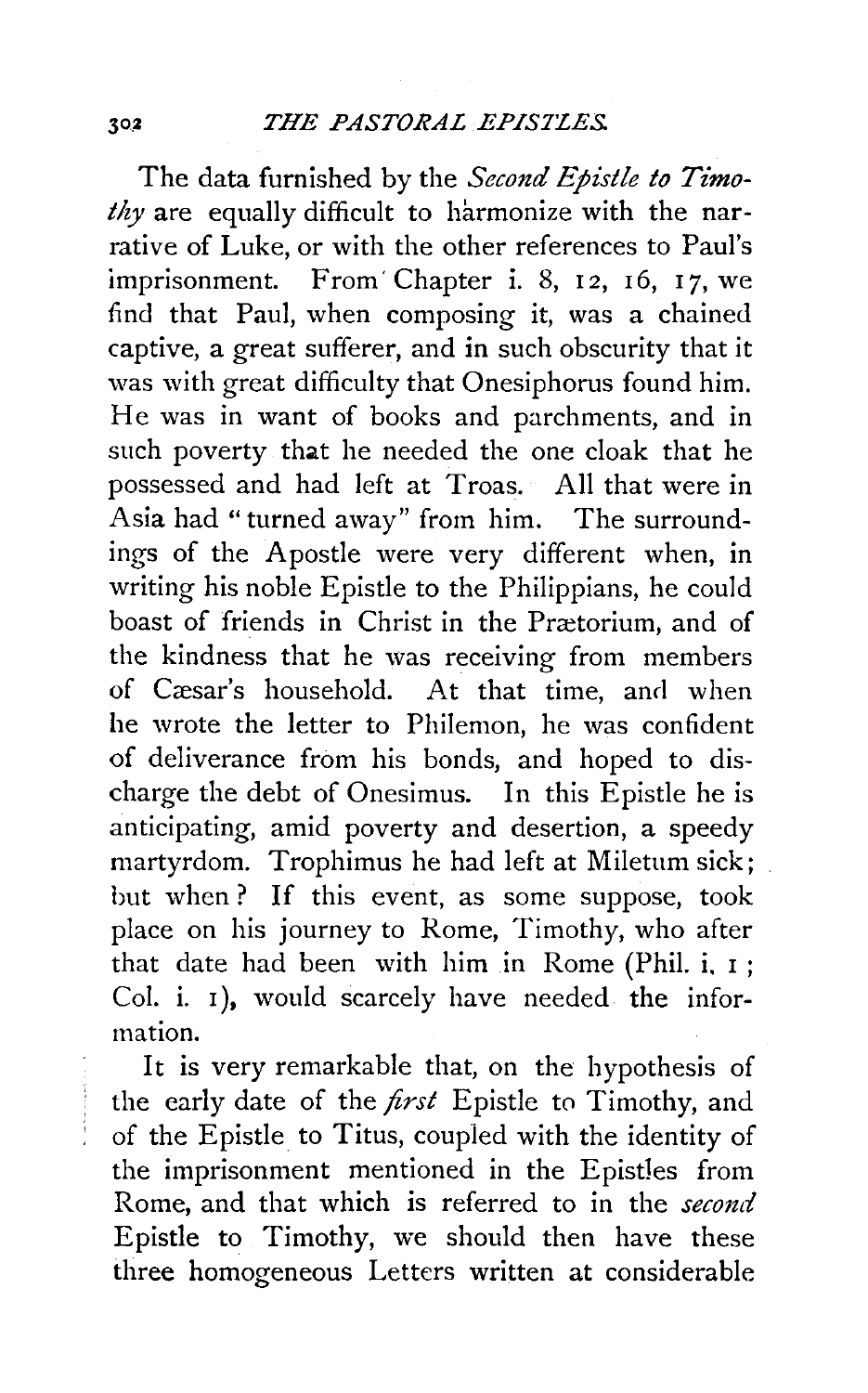intervals. The first two would moreover coincide with the date of the Epistle to the Galatians, or Corinthians, and the third with the time when those to the Ephesians, Colossians, Philemon, and Philippians were indited. But these *three*  Epistles indicate, in forms of expression, in their reflection of the spirit of the time, in the ecclesiastical organization and heretical opposition to which they refer, such striking correspondences of phrase, tone, and outlook, as to make the occurrence of a long interval of time between them incredible. Those who, like Baur, dispute the historical accuracy or value of the Acts of the Apostles, have no manner of right to conclude, from these discrepancies between the chronological statements of the Acts and "the Pastoral Epistles," that the latter were not written by Paul. And it is not necessary to repudiate the authenticity either of the one or the other document in consequence of these discrepancies.

There are no sources of biographical information so precious as private correspondence. If biographical notices occurring in these Letters correspond with similar references in other documents, both are confirmed. But if they do not, the Letters may be fairly taken to disclose events in Paul's life of which we have no other indubitable evidence.

This method of interpretation has been adopted in the ingenious speculation of Wieseler, but it is there encumbered with difficulties which are insuperable. Why should we intercalate into Luke's narrative events to correspond with references in the Epistles to Timothy and Titus ? Why should we strain and press the latest words of the great Apostle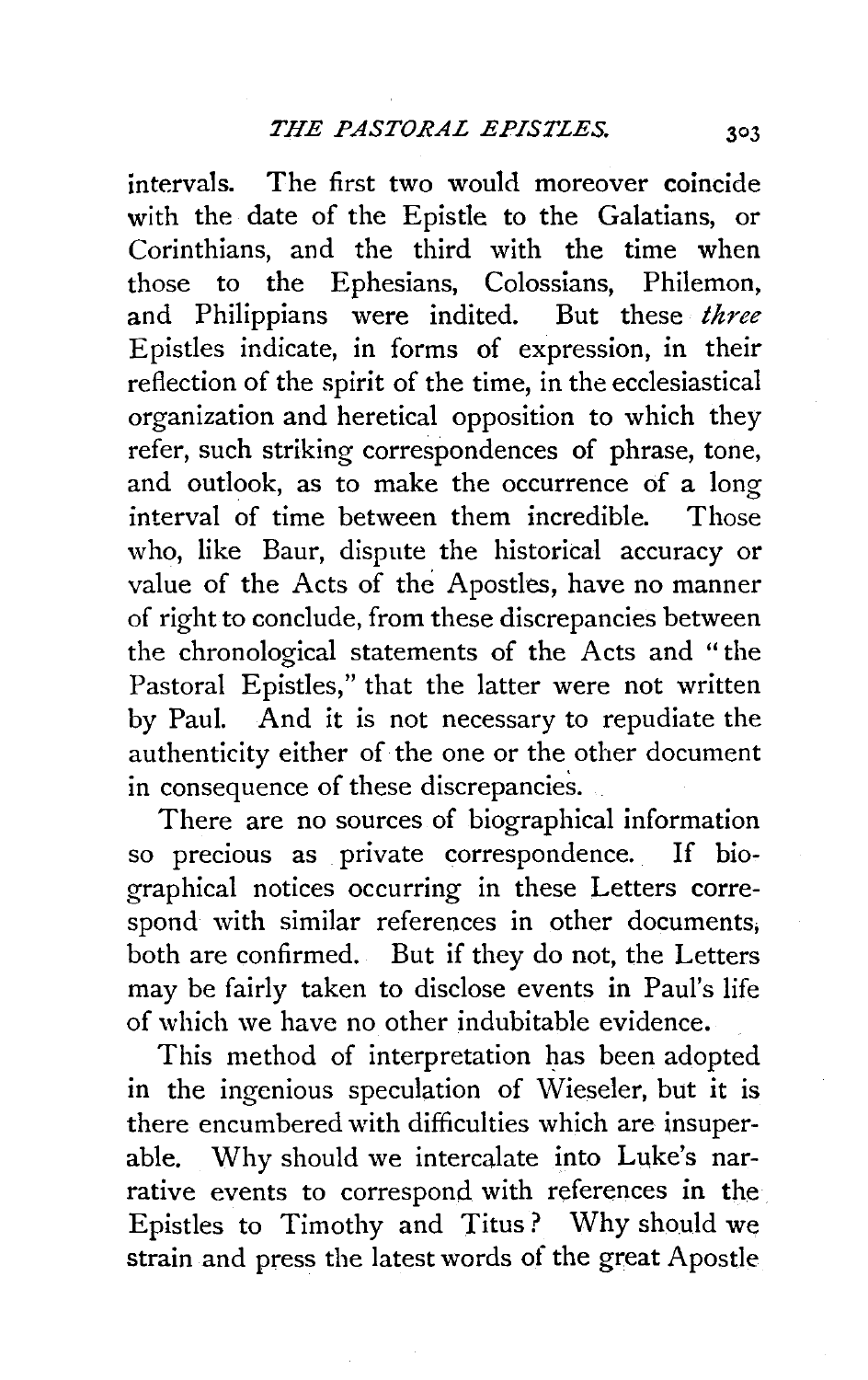to bring them into harmony with the tone of the prison-Epistles to the Philippians, Colossians, and to Philemon?

There is another supposition which frees us from all these difficulties, and \vhich has certain traditions in its favour. It may be stated as follows : that after Paul's trial in the Imperial Court he was, as he anticipated, set at liberty, and acquitted of the charge on which he had appealed to Cæsar; that he at once recommenced his missionary labours ; that Timothy accompanied him from Rome, and that they once and again visited Ephesus; that there he left Timothy, hoping "to see him shortly ;" that on starting from Ephesus to Macedonia, Paul once more saw his beloved friends at Philippi, and greeted<br>Epaphroditus with joy and thanksgiving. Thus Epaphroditus with joy and thanksgiving. ample time would be found for Philemon and Archippus and Onesimus to have provided a lodging for him at Colosse, for him to have visited Crete with Titus, leaving him there with Apollos, to organize and advise. On one of his visits to Ephesus, " Alexander did him much evil," while the bitter antagonism of the pseudo-teachers of the Law, and the incipient Gnosticism which in after years desolated the Churches of Asia by the denial of the Resurrection and by other theological speculations and scepticisms, would have had time to overthrow the faith of many. We can see that Paul's confidence in Timothy was tempered by some little anxiety. and he. knew that the friendship which had been once expressed for himself by Ephesians, Colossians, and others, had grievously waned. "He was cast down, but not destroyed." He had great powers of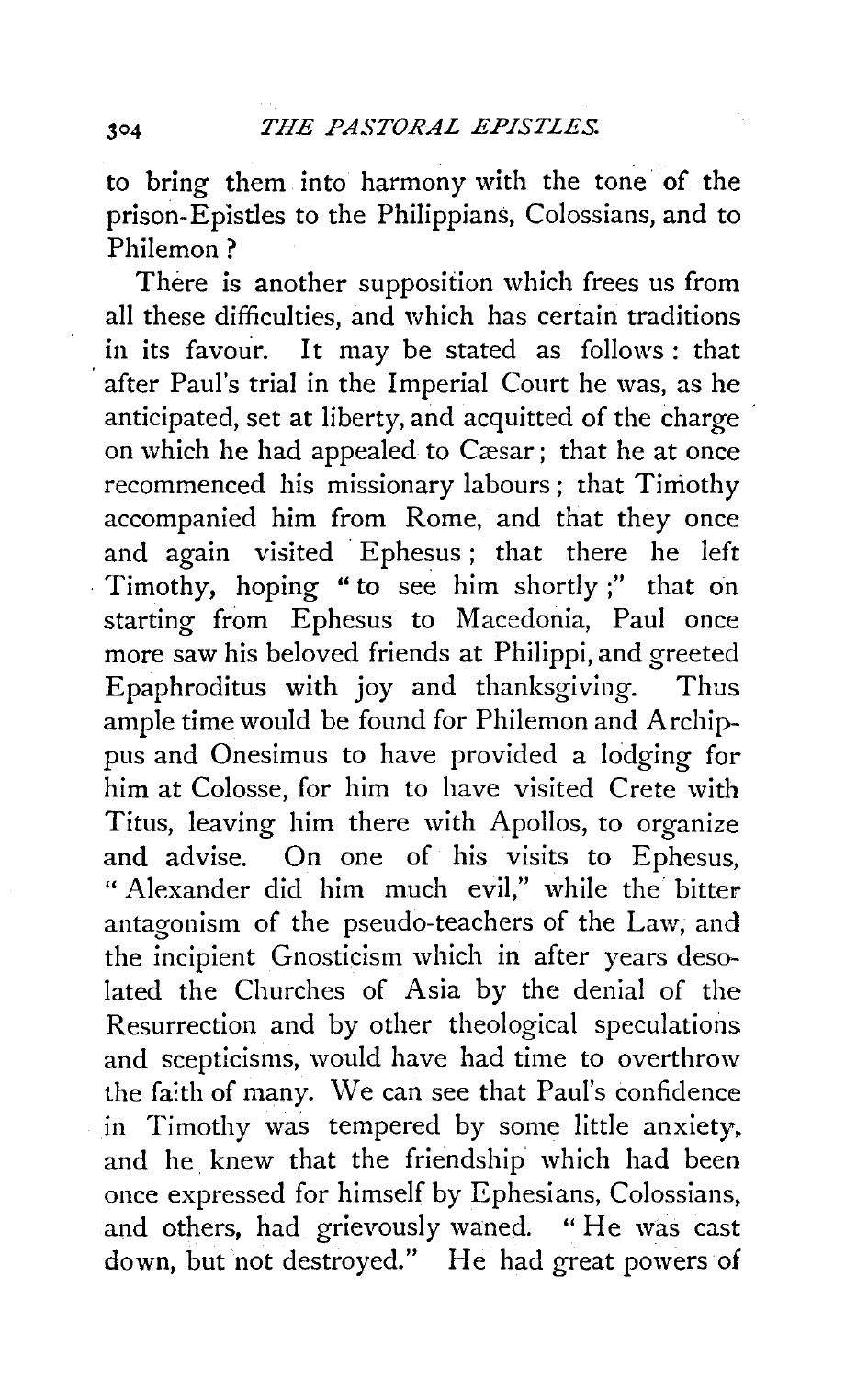attraction; but he had the faculty of exciting bitter animosity. .Paul was loved with passionate fondness, but he was also hated and feared. It is reasonable to suppose that he accomplished his visit to Spain, "to the extreme limit of the West," of which Clement of Rome spake, and that once more, under circumstances of less notoriety and public interest than those which accompanied his first imprisonment, with few friends to back him and only one to remain faithful to him, covered with scornful indignity which made his own converts ashamed to shew interest in him, suffering from cold and nakedness, this " father of European civilization" lived in hourly expectation of his doom. But, again, when his sun had almost gone down, he thought tenderly of his dearest friend, and wrote with his old nervous energy to his beloved son Timothy. In full view of the headsman's axe he penned the immortal words, " I have fought a good fight ; I have kept the faith," and he handed over to the young warrior of the future the sword with which he had won so many victories. Yet the humanity of Paul is pre-eminently attractive: he longs for one more sight, one close embrace of Timothy, "Come to me," says he; "do thy diligence to· come with all speed."

But I am anticipating. These Epistles, freed from the perplexing intricacy of the attempt to make them square with the journeys and characteristics of an earlier period, unfold a page of Paul's life which w:thout them would have remained unknown and scarcely suggested. The chronological and historical difficulties are reduced to a minimum by this hypothesis. The only real difficulty involved in the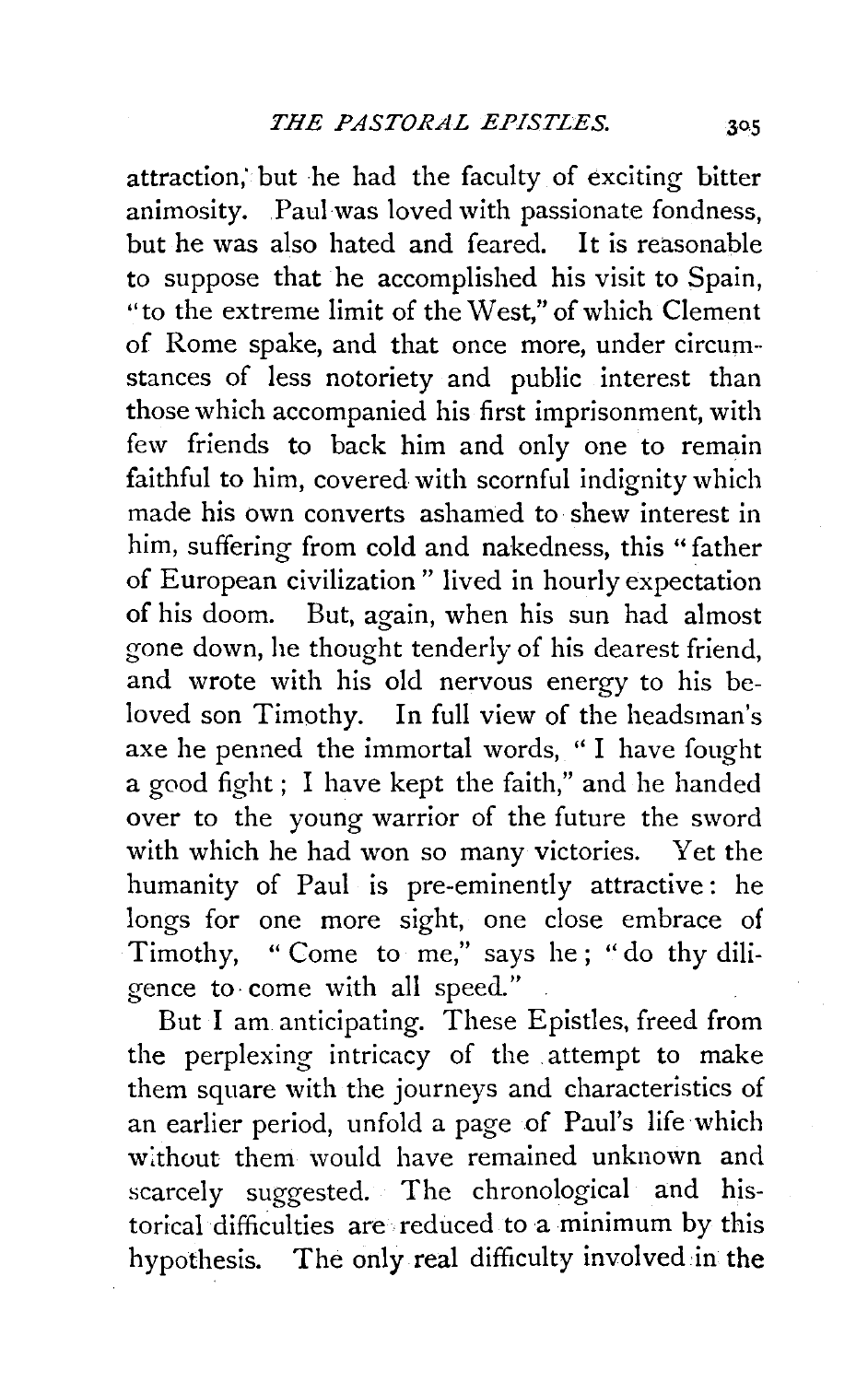supposition of the second imprisonment of Paul and the late date of the Pastoral Epistles is, that in the latest of the three, Timothy is still spoken of as a youth, and warned against "youthful lusts." But if universal tradition is correct in making Paul fall a victim during Nero's reign, the second Epistle cannot be postponed beyond the year A.D. 68. If Timothy was a youth of eighteen when he was first chosen by the Apostle as his companion, on his *second* Missionary journey, A.D. 51, Timothy would not have been more than thirty-five in the last year of Nero. In comparison with " Paul the aged" he was still young in view of his solemn responsibilities, and he might still need the warnings and encouragements he received.

On other grounds, the school of Baur have urged a yet later origin of these Epistles, and appear to regard the success of their method of assault as indubitable, pointing to it as a triumph of the higher criticism.

Baur, in his treatise on "the so-called Pastoral Epistles," postponed to the close of his discussion his consideration of the external evidence for the existence of these Epistles. It is fairer to an ancient document if we examine its credentials before cross - examining. its contents. Lardner, Davidson, Luther, Heydenreich, Lange, and many others have marshalled the external proofs of the existence of the Pastoral Epistles and of an early belief in their Pauline origin. Perhaps the whole philosophy of quotation from ancient documents needs to be reconsidered, and the significance of silence concerning any particular books to be esti-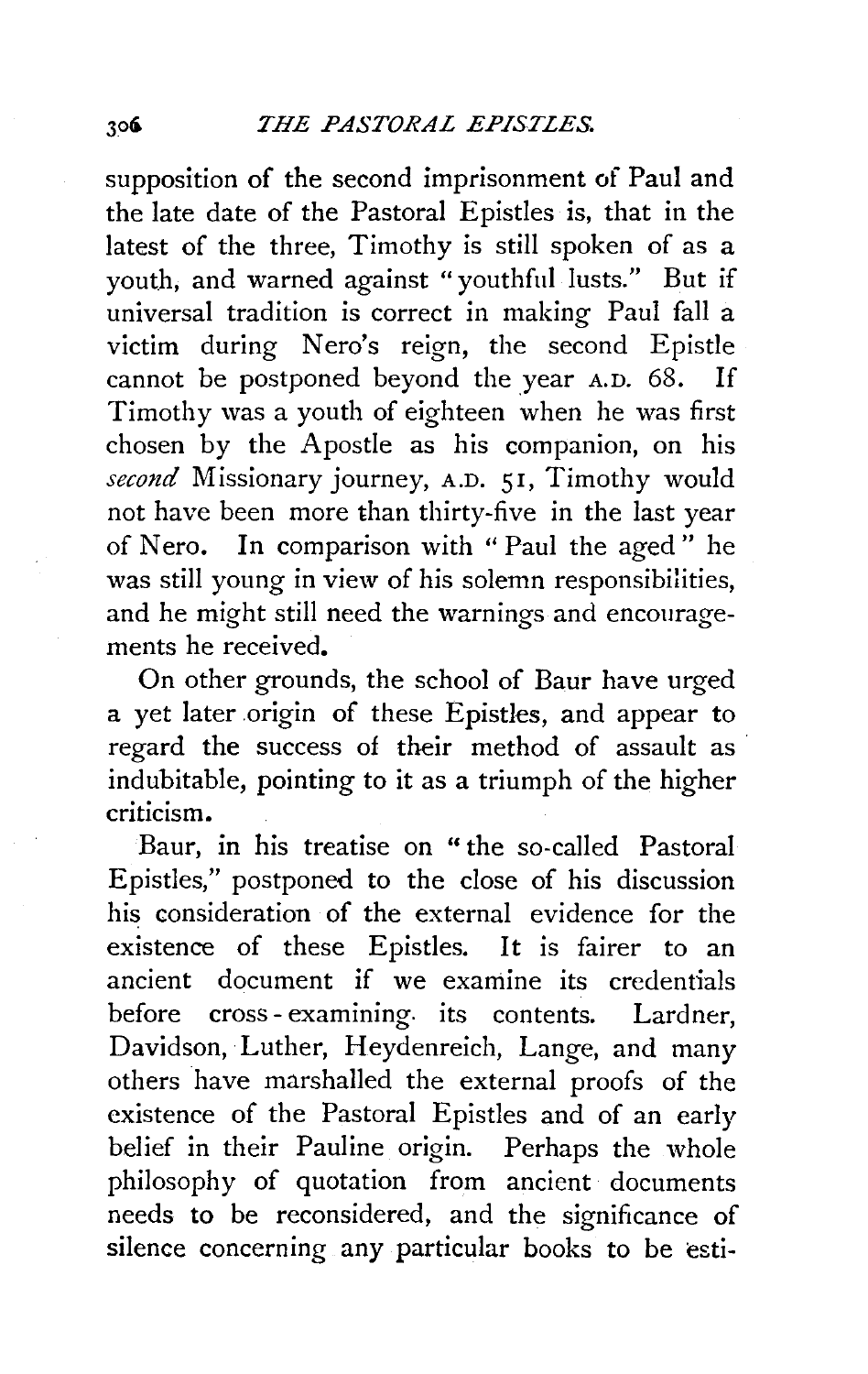mated more carefully. Surely the utter absence of any proved quotation from such private letters as these, in the sparse Christian literature of the close of the first and beginning of the second century, ought not to be regarded as proof of their nonexistence. It is very wonderful, indeed, that any quotations from, or close similarities to, these Epistles, should occur in the brief and scattered documents which time and accident have not destroyed. But Clement of Rome wrote a letter to the Corinthians, and Polycarp of Smyrna indited one to the Philippians ; and it is more than probable that the former cited Tit. iii. 1 and the latter 1 Tim. vi. IO. The latter offers so close a correspondence that Baur was driven to the conclusion that the *Falsarius* in the second century, who fashioned the first Epistle to Timothy, quoted from the Epistle of Polycarp; and Schleiermacher only refused to admit it to be a quotation on the ground that Polycarp proceeded to speak of " widows," and did not refer to other portions of the same Epistle in which the widows are spoken of, a reference which he would have made if the Epistle had been known to him.

The celebrated Epistle from the Churches of Vienne and Lyons reveals acquaintance with 1 Tim. iii. 15 and iv. 3, 4. Athenagoras and Theophilus of Antioch quote or refer to passages in the first Epistle, while Irenæus, Clemens Alexandrinus, and Tertullian emphatically refer the Epistles to St. Paul. They are found in the " Muratorian Canon" and in the Peschito-Syriac translation of the New Testament.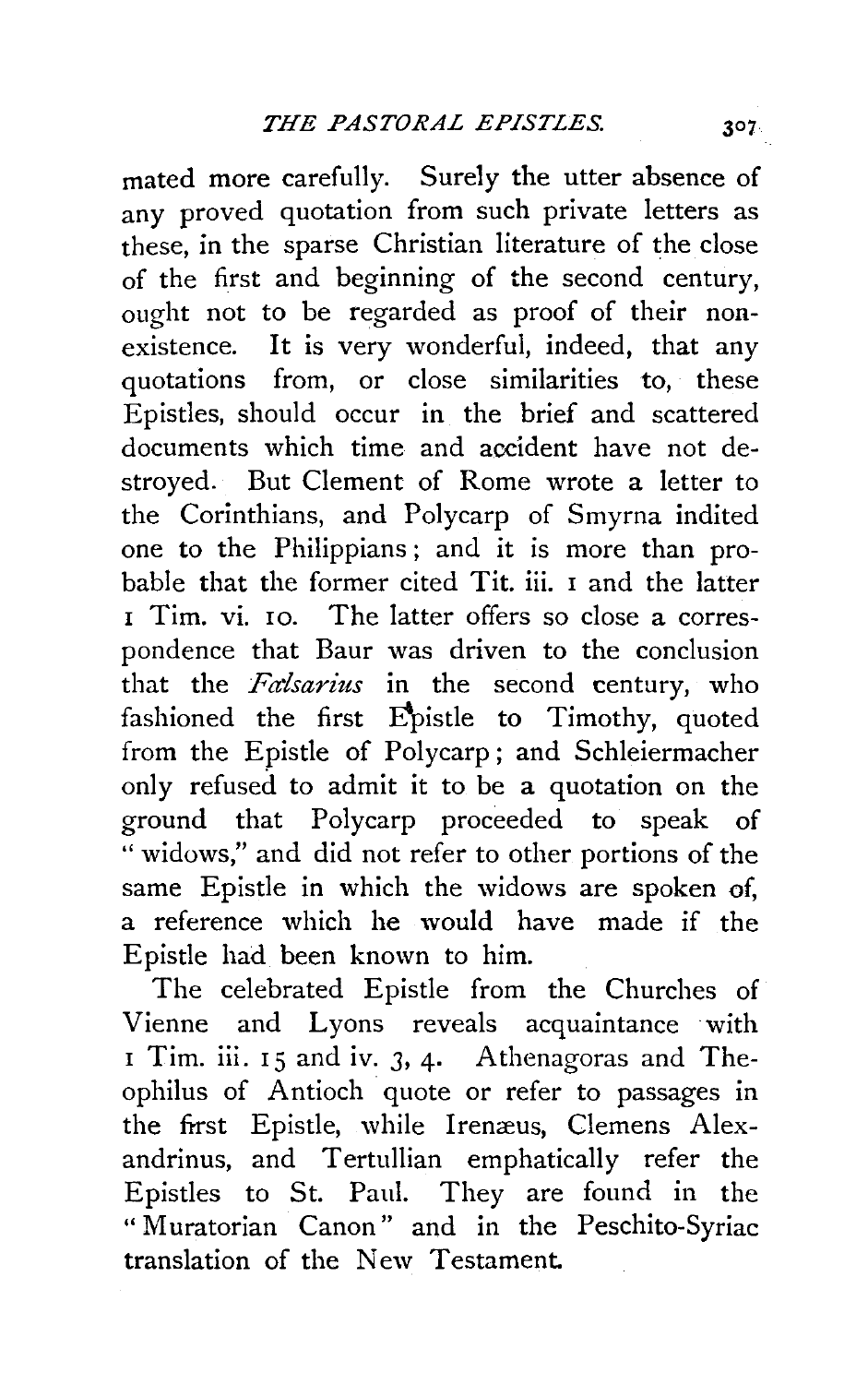It is true that Marcion, in his enumeration of the Pauline Epistles, does not cite them, and his silence is regarded by Tertullian as a deliberate rejection of the Pastoral Epistles on theological grounds. Baur vindicates Marcion from Tertullian's charge on the ground that the early heretic had never seen these Epistles, and is confident that if Marcion had them before him, believing them to be the genuine -Epistles of Paul, he could never have appealed, as he did, to the authority of Paul in maintenance of his own peculiar opinions. It is, however, a most hazardous task to say what passages of Holy Writ perverse exegesis will appeal to or shun when it is set upon establishing a foregone conclusion.

Numerous attempts have recently been made to deliver Marcion from the ancient charge of mutilating the Gospel of Luke. ' In the opinion of great scholars, by no means conservative in their opinions. these efforts have been without success. And if this early Gnostic dispensed with three out of the four Gospels, and expunged from the third Gospel what was not congenial to his taste, it need not surprise us that he should have resented the obvious *doctrine* of the Pastoral Epistles, and should have surmised the truth that Paul had discerned with prophetic glance, and condemned in anticipation, the very speculations which he was endeavouring to diffuse under colour of that great Apostle's name. If so, the temptation to ignore, in his catalogue of Paul's Epistles, these genuine Letters to Timothy and Titus wouid have been too great for Marcion to resist.

Baur's argument did not rest with the negative position that Marcion's silence demonstrates the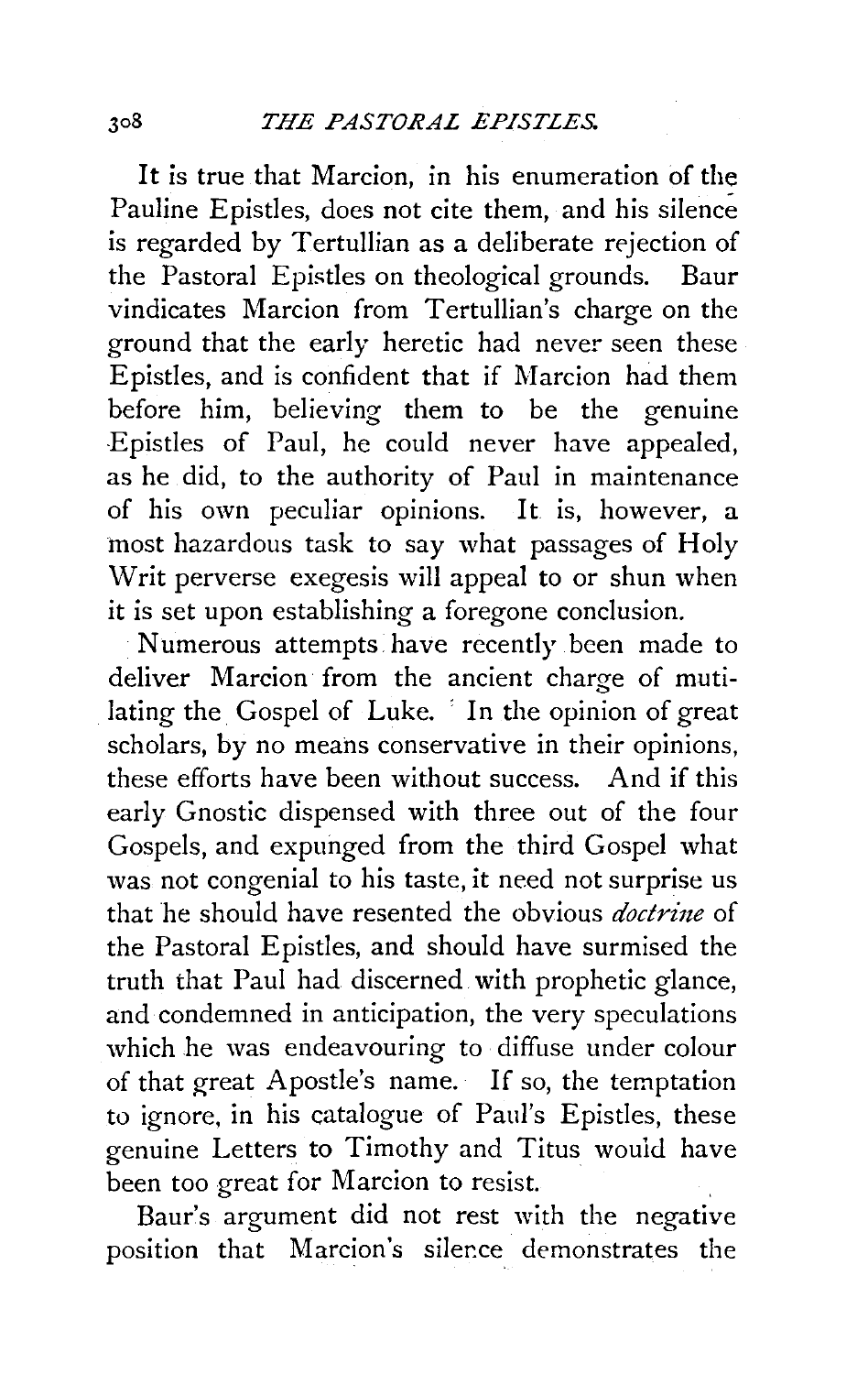non-existence of the Epistles in his day. He endeavoured to make it appear that these Epistles were forged by an opponent of the Marcionite heresy, and that they were directed especially against a form of speculative opinion which did not exist till towards the end of the second century.

It is worth while to notice a few of the specious but perverse ingenuities of Baur's argument. They will bring into prominence the condition of the Church in Asia Minor at the period when it is probable that Paul addressed these letters to his younger brethren. Baur propounded the general position that "the false teachers" referred to in the Pastoral Epistles bear no resemblance to the Judaizers of the Galatian Churches, to the disputants in Corinth, or to the enemies of the Cross in Philippi. He maintained that the writer in I Tim. i. 19; iv. 1, 4; vi. 10, was speaking of those who were making "shipwreck of the faith," and advancing ideas utterly subversive of the Gospel of Christ. We admit that the phraseology is different, and the opinions more developed than those referred to in previous Epistles ; yet nothing can exceed the severity with which Paul had denounced many of these errors when they appeared in a nascent form. (See Rom. iii. 8 ; Gal. iii. I ; v. 1 2 ; Phil. iii. 18, 19; Col. ii. 4, 20-23.) A point is made by Baurout of the author's frequent reference to "unsound or unhealthy doctrine," and to deviation from the " forms of sound words." This is, however, perfectly conceivable when the period of time is remembered during which these erroneous doctrines had had scope for development; but they should be com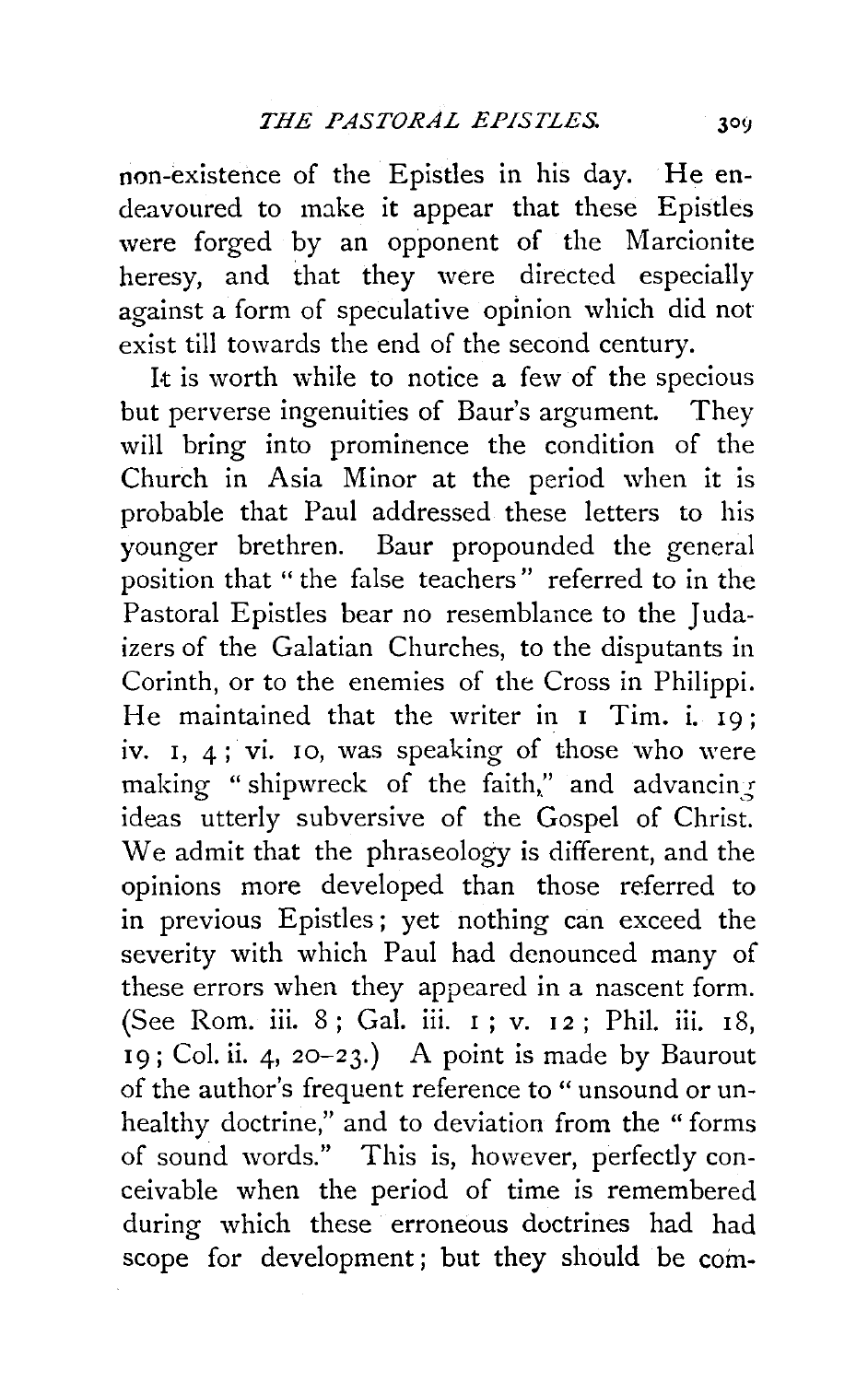pared with the intense realization of dogmatic truth involved in Paul's language to the Galatians (i. 6-9) : " If any man preach any other gospel unto you than that ye have received, let him be accursed."

The " fables" and " genealogies " were declared by Baur to refer to the Gnostic " myths," or to the Valentinian or Ophite emanations of successive Æons, and therefore to point to a late development of the Gnostic heresy. It is enough to say that Paul denounced " Jewish fables" and " endless genealogies," and to remember that Philo had long since developed the Mosaic genealogies into fanciful exhibitions of the "generations of souls."

According to Baur, Paul would never have argued with Judaizing teachers that " the law was good if a man use it lawfully;" and the expression must have been used by the author in opposition to those who were disposed, like the Marcionites, utterly to repudiate the law of Moses as a rule of life. On the contrary, the author speaks here of "teachers of the law" who were "ignorant of that concerning which they made asseverations," who doubtless had been using it unlawfully, and developing their spurious legalism into the ground of their justification.

The most perverse use is made by the school of Baur of the various references to the universality of God's redeeming love in  $I$  Tim. i.  $I$ 4,  $I$ 5; ii. 4; iv.  $I$ o; vi. 13: Tit. ii. II. It is stated that none but later Gnostics, who divided mankind into the " spiritual," "psychical," and " materialized," could have been in the author's mind. Let us not forget that Paul contends throughout his genuine Epistles against those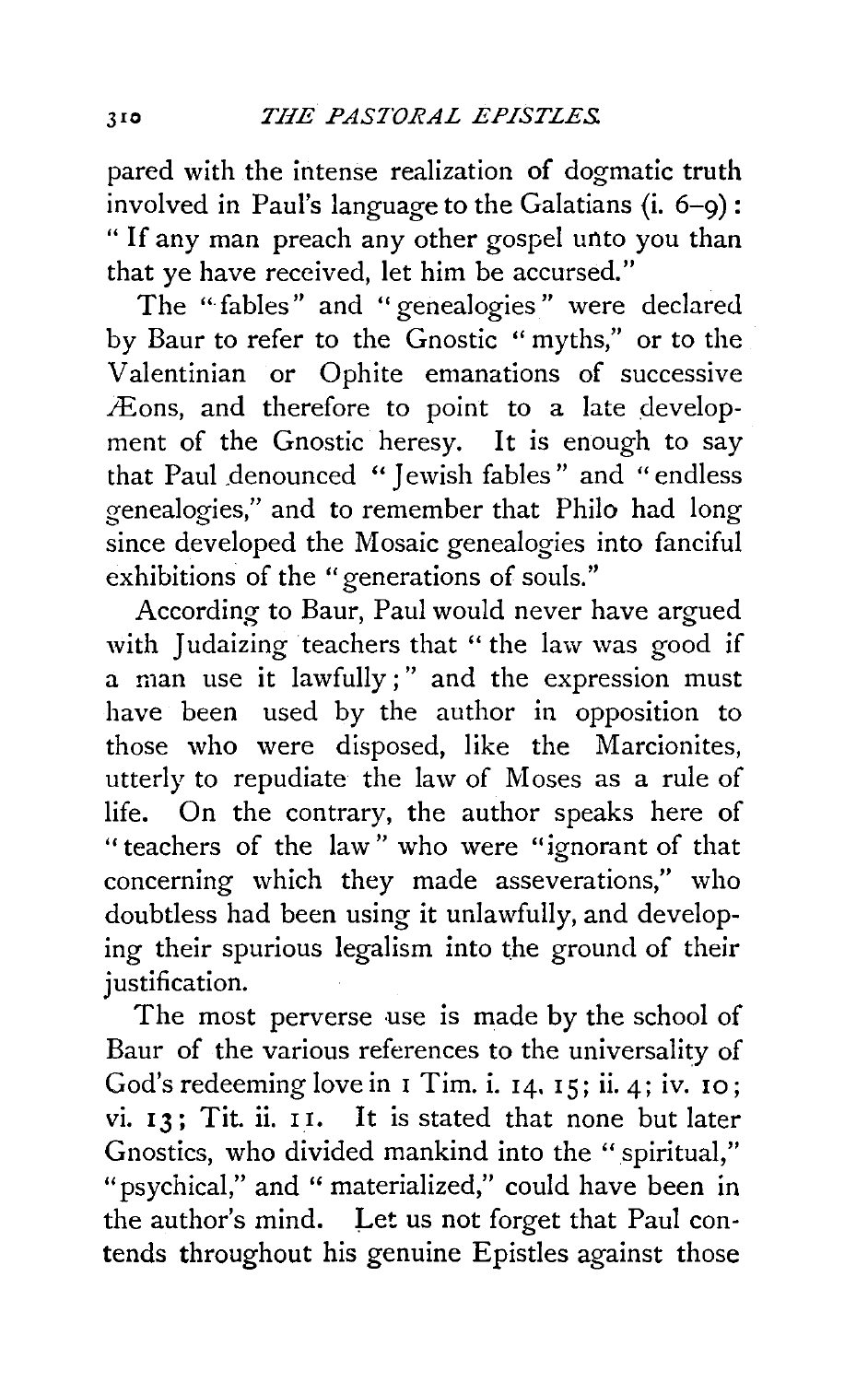who limit the grace of God, against those who would confine the river of the water of life within the narrow channels of national or sacramental Judaism. The breadth of the Divine love was resisted by Pharisaism, by those who abused the doctrine of predestination, by bigotry, exclusiveness, and caste. To say that Marcionites, Valentinians, and Basilidians limited the grace of God to particular classes, proves nothing against the antiquity of the Pastoral Epistles.

Baur refers to the form of asceticism, amounting to unconditional celibacy, which the false teachers of these Epistles are expected to recommend in "the iatter days." This, he says, shews that the author knew the novelty of the hazardous regimen, and therefore made Paul prophesy what he had never personally seen. Now, this is built on the supposition that Paul could not predict the future of the kingdom in the power of the Holy Ghost, and that there were no forms of dualistic asceticism near enough to the Church to induce Paul to foretell the approach of the like evil into the Church itself. The Johannine community, the Essenic sects, the Oriental monachism, coupled with the state of ecclesiastical controversy as described in Col. ii., are. more than sufficient to explain the celebrated passage, I Tim. iv. If Paul had been replying to full-blown Gnosticism, he would have used some terrible objurgation, and not quietly said, "Every creature of God is good."

In the closing words of the Epistle r Tim. vi. 20, 2 r, the " empty-sounding profanities ;" and the "antitheses of falsely-namedGnosis," we do find language peculiarly applicable to Gnostic controversies, but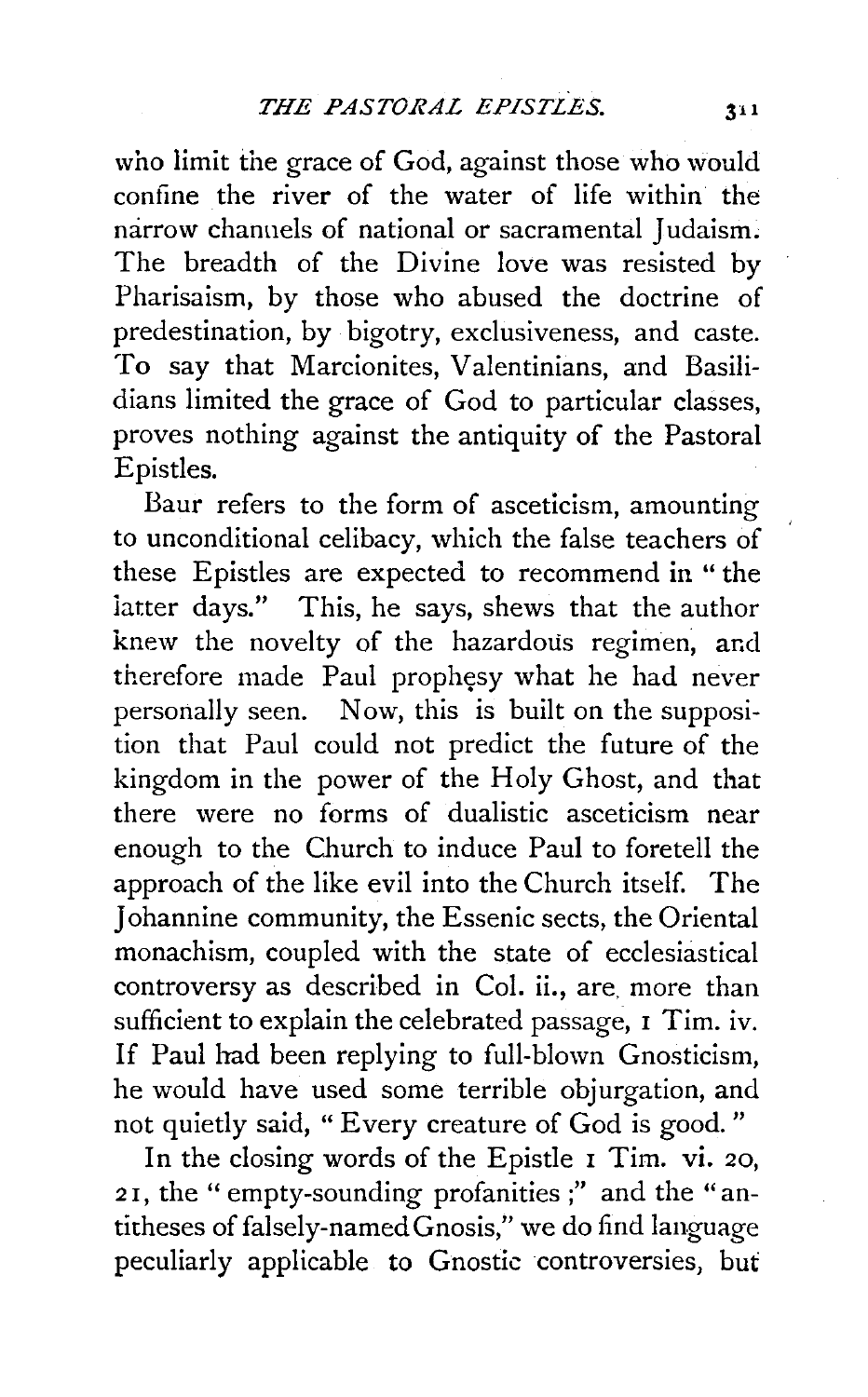fo prove Baur's point, the absurd position is involved that "Gnosis" must have meant in the year  $65$  A.D. precisely what it meant in 180 A.D.; that no more technical signification could have grown up about it in the course of a century. In the same way, a multitude of expressions in both the Old and New Testaments, from their singular applicability to modern ·controversy, might be supposed to have been forged in the eighteenth century.

Baur discovers in the two "Doxologies"<sup>1</sup> the precise date of these Epistles. They are, according to him, borrowed from Gnostic formulæ. It seems to us that in Rom. xvi. 27; Heb. i. 2; xi. 3; Toh. xiii. 6, we have words used in precisely the same sense. The same opponent of the Pauline origin of the Epistles finds in the frequent reference to the humanity of Jesus a reply to Gnostic asceticism, and in those to the *Epiphaneia* (the manifestation) a covert allusion to the Gnostic idea of the sudden appearance of our Lord in the synagogue of Galilee. \Ne have simply to see how forced this argument is, by remembering the abundant allusions, in the earliest of Paul's Epistles, to the first and second "coming" of our Lcrd.

It is not necessary to review all the theories of Credner, Mangold, and others, as to the precise name which these false teachers are supposed to have borne in ecclesiastical history. It is enough to say that during the interval that elapsed between the first prison-Epistles and these private warnings to Timothy and Titus, some circumstances occurred, certain men appeared, and special discussions were raised, of which we have only faint anticipations in

 $1 \tI$  I  $1 \tI$  Tim. i. 17; vi. 15.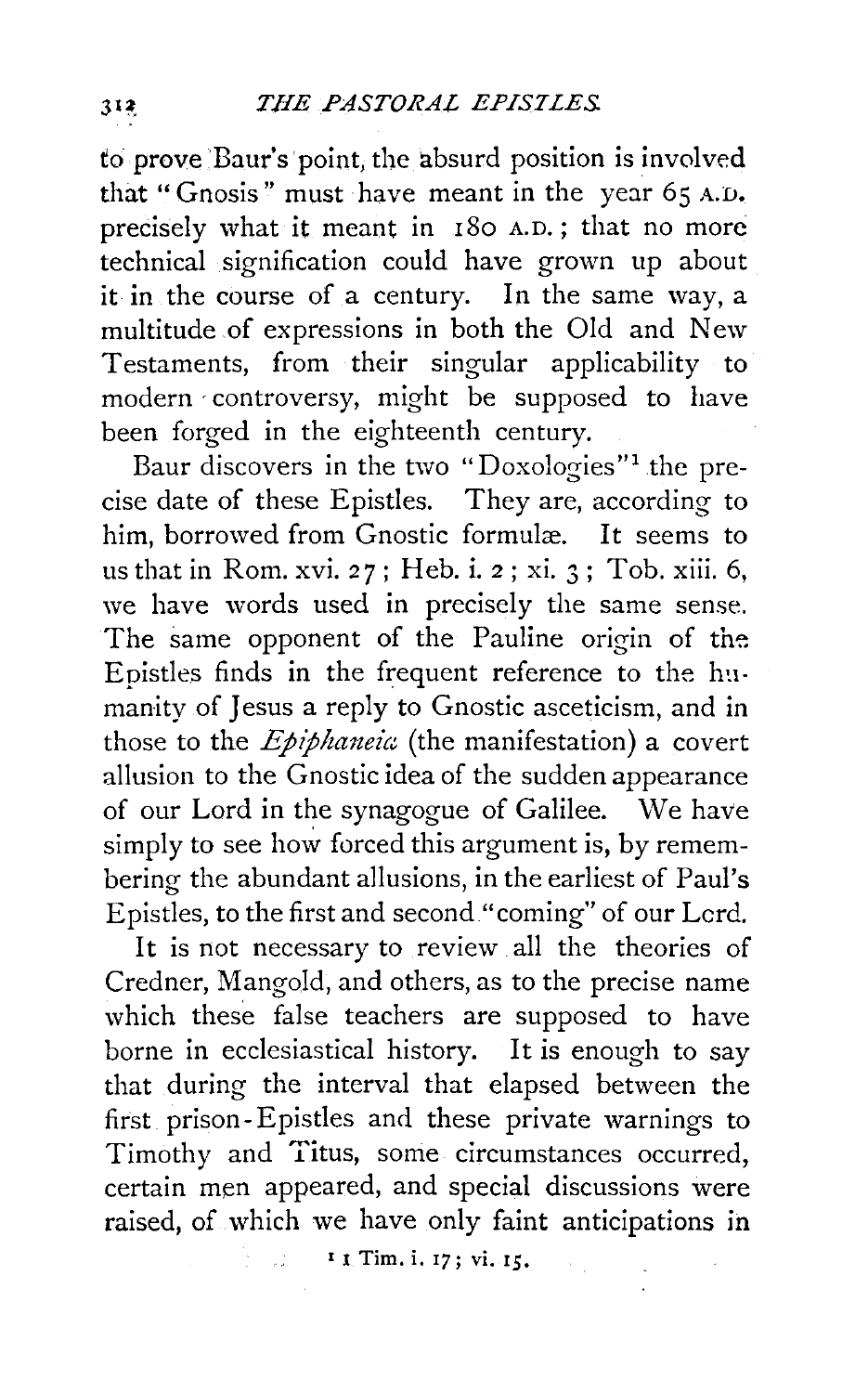the previous history and correspondence. A generation later, at the time of John's residence in Ephesus, a fiercer controversy and a more deadly evil were desolating the Churches of Asia. The Nicolaitanes and Balaamites, and the lovers of Jezebel (Rev. ii. iii.), were only developments and reactions from tendencies which reveal themselves in the Epistles of Paul.

The basis of Gnosticism was a combination of Heathenism and Christianity, of Oriental dualism and Christian speculation : it discriminated the Demiurge from the living God, the supreme Lord of the Universe; it shrank from the manifestation of God in the flesh, and explained away the resurrection, and deduced these conclusions from what was regarded as the incurable evil of *matter.* · It ran into docetic explanations of the person of Christ, and displayed great antagonism to Judaism and "the Law," which it identified with "the world," with "matter." and with "evil." Hints of all these coming speculations are found throughout the New Testament, and especially in the Epistles of John. But the heresies anticipated in these Epistles reveal a Jewish Christianity decompounded by Heathen speculation. There is no hint of the specific Marcionite hypothesis having troubled the writer. The Christian Church was always surrounded by a fringe of unhealthy influences, of roused and staggered enmities. Jewish animosity raged from the first against its free spirit. The antagonism was leavened with Oriental science, with philosophical pretension and Essenic assumptions of purity, and " devilish" professions of attaining sanctity by unhealthy asceticism as VOL.  $\sqrt{21}$